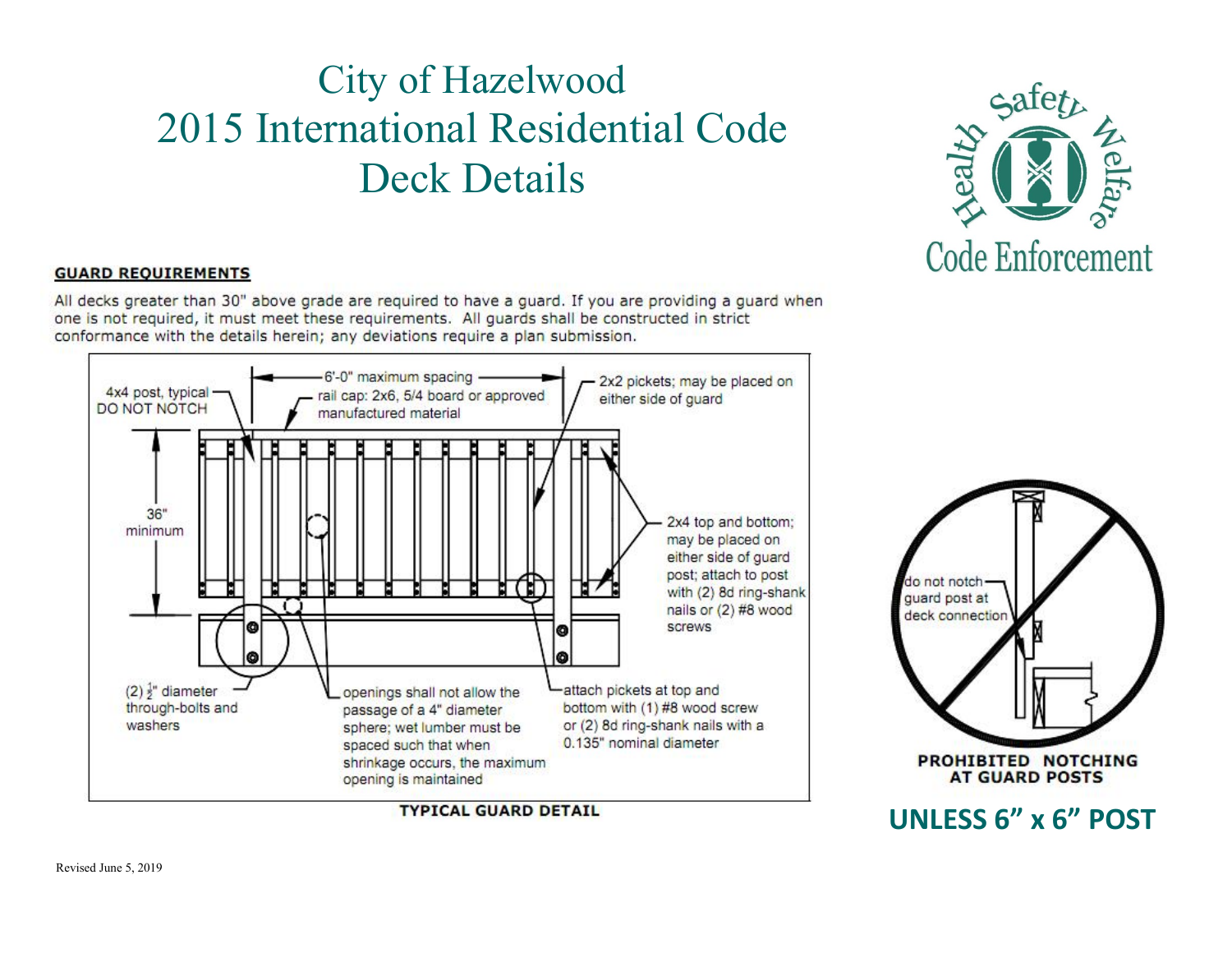## **STAIR AND HANDRAIL DETAIL**



#### **TYPICAL STAIR**

**Stringers attached at top with non-corosive metal straps or joist hangers and bottom on concrete pad.**

**Stringers shall be a minimum of 3 - 2" x 12"**



HANDRAIL GRASPABILITY TYPES/GEOMETRY

# **GRASPABLE HANDRAIL (Required minimum on one side)**



Revised June 5, 2019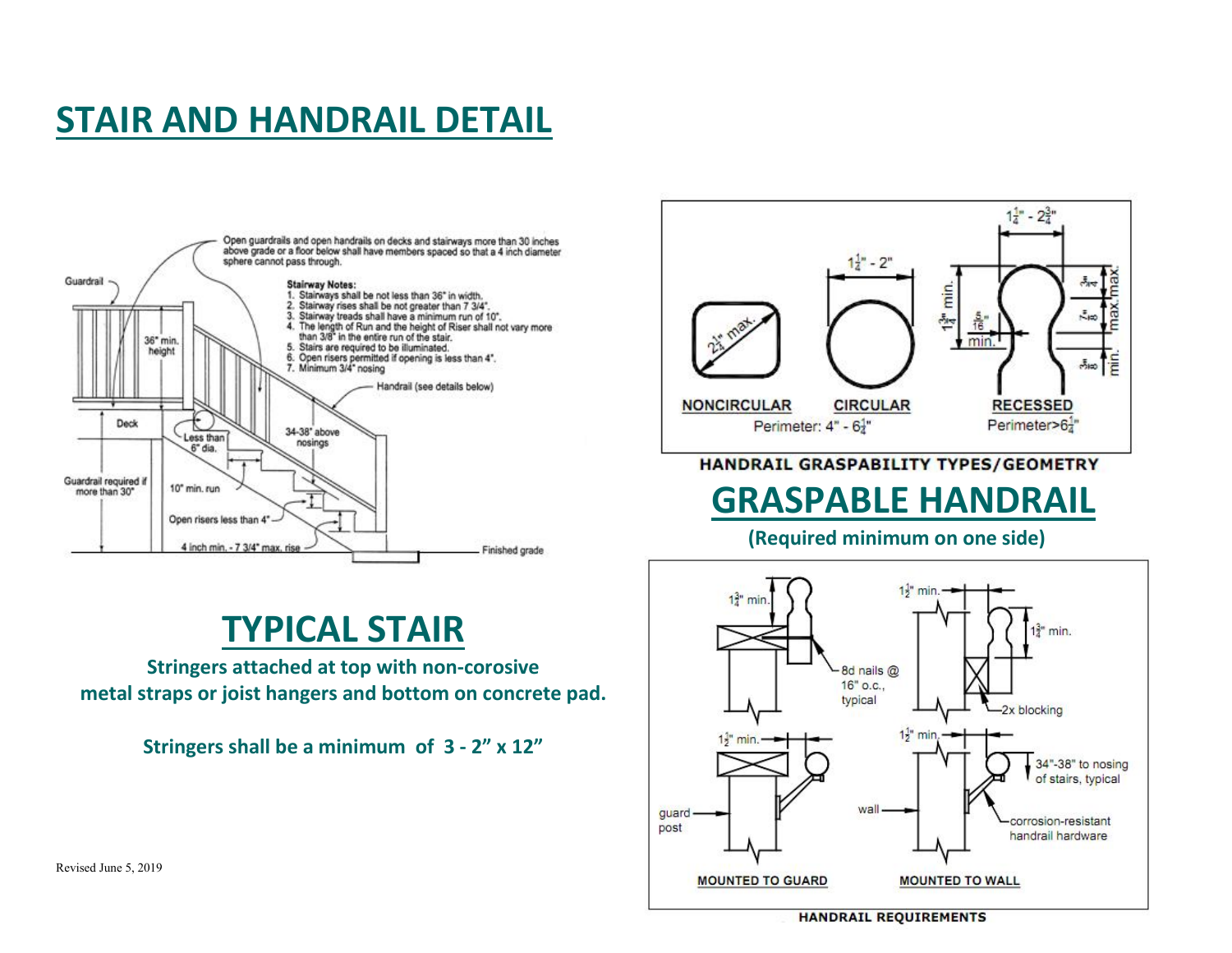## **PIER/POST DETAIL FLASHING DETAIL**

#### **Minimum 10" diameter and 30" below grade (Non-Corrosive)**







**Deck Spans up 10'-0" - Bolts 18" on Center Deck Spans up 10'-1 to 12'-0" - Bolts 15" on Center Deck Spans up 12'-1 to 14'-0" - Bolts 13" on Center Deck Spans up 14'-1 to 16'-0" - Bolts 11" on Center Deck Spans up 16'-1 to 18'-0" - Bolts 10" on Center**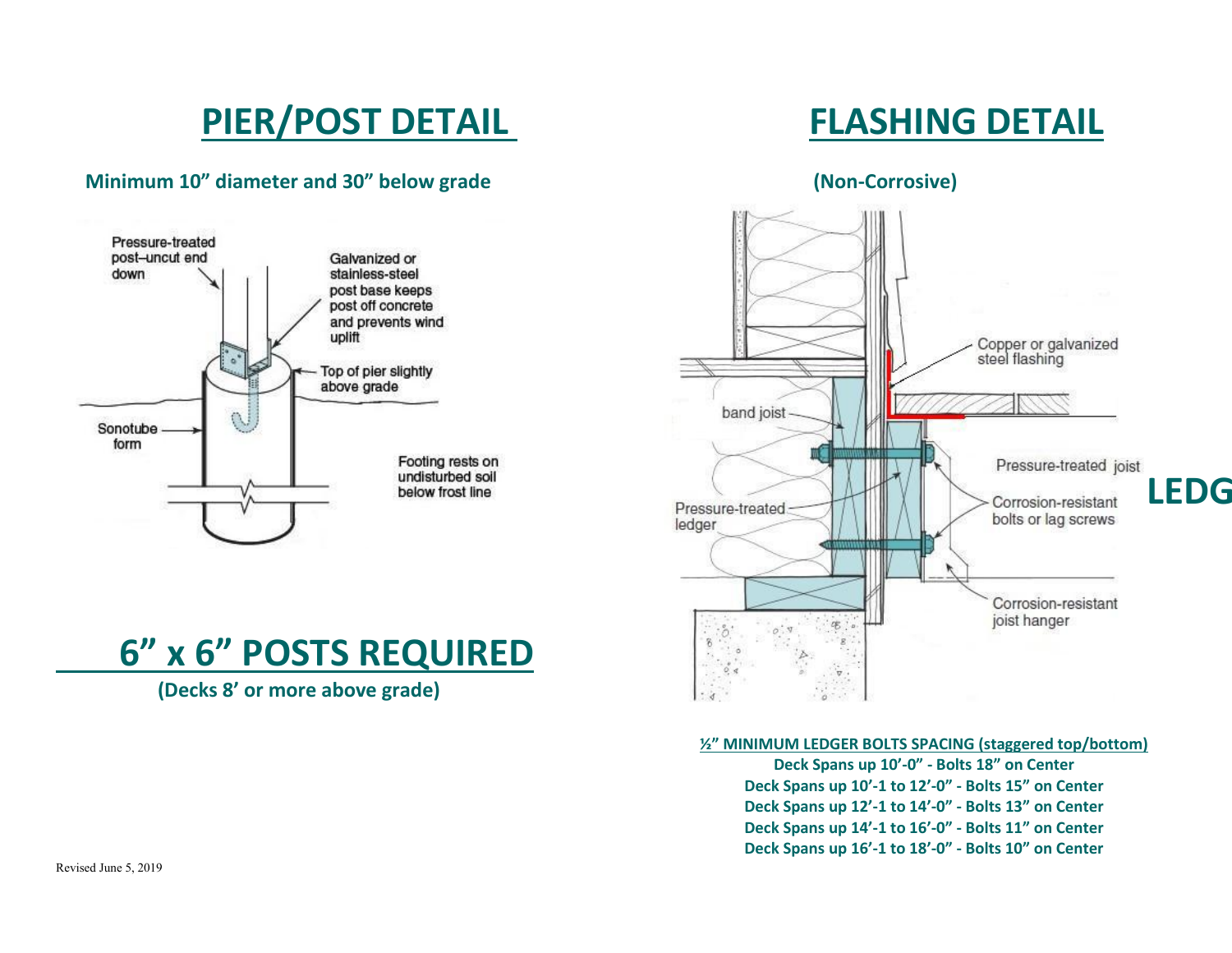### **LEDGER LATERAL DECK ATTACHMENT DETAIL**

**Minimum Two (2) per deck within 24" of each end Each device shall have an allowable stress design capacity of not less than 1500lb.**

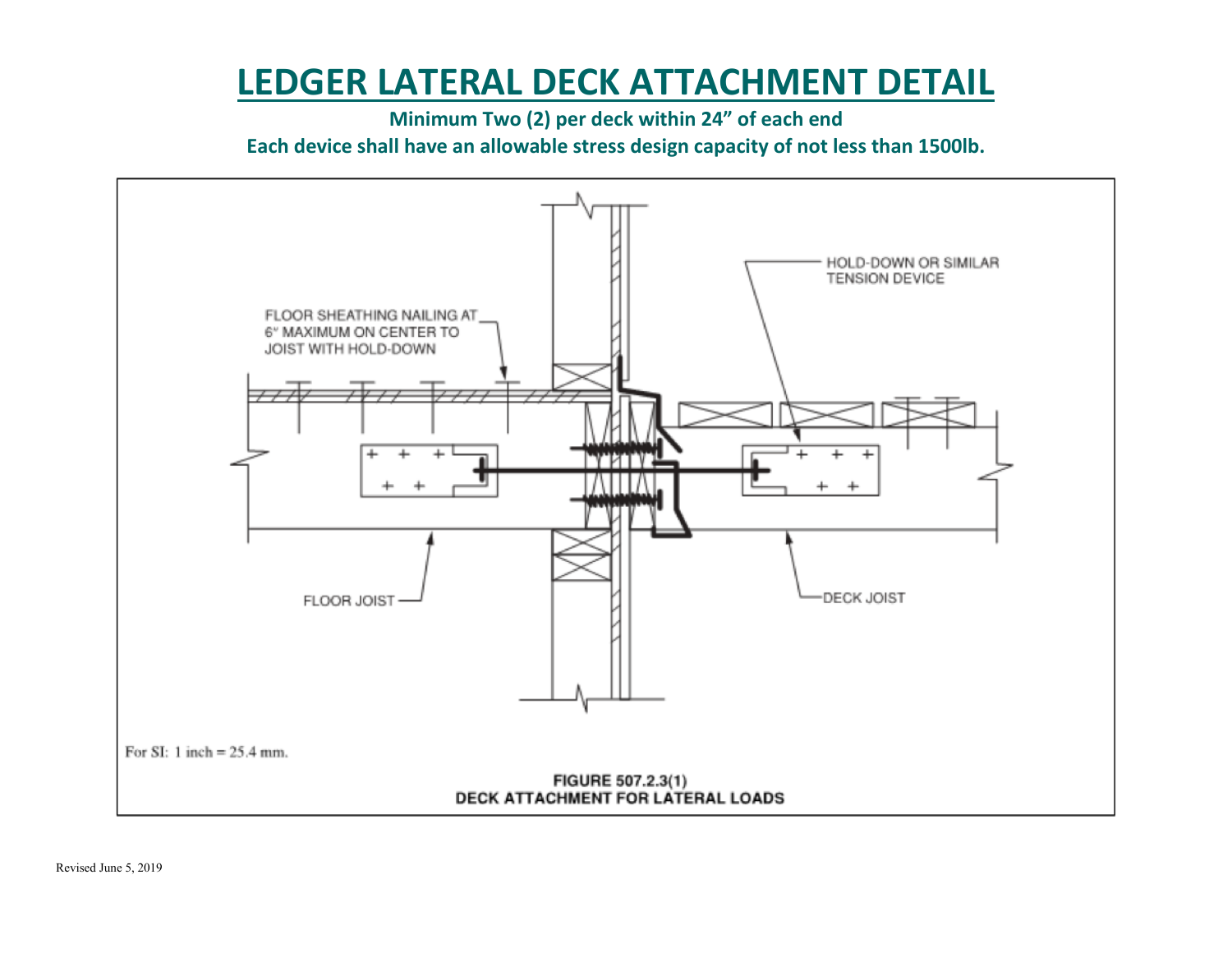





# **4"x4" POST BEAM DETAIL Typical 4"x4" to BEAM connection**



REQUIREMENTS FOR FRAMING AT BAY WINDOW

#### **DOUBLE JOIST "H" FRAME**

**Required at all bay windows or cantilevers**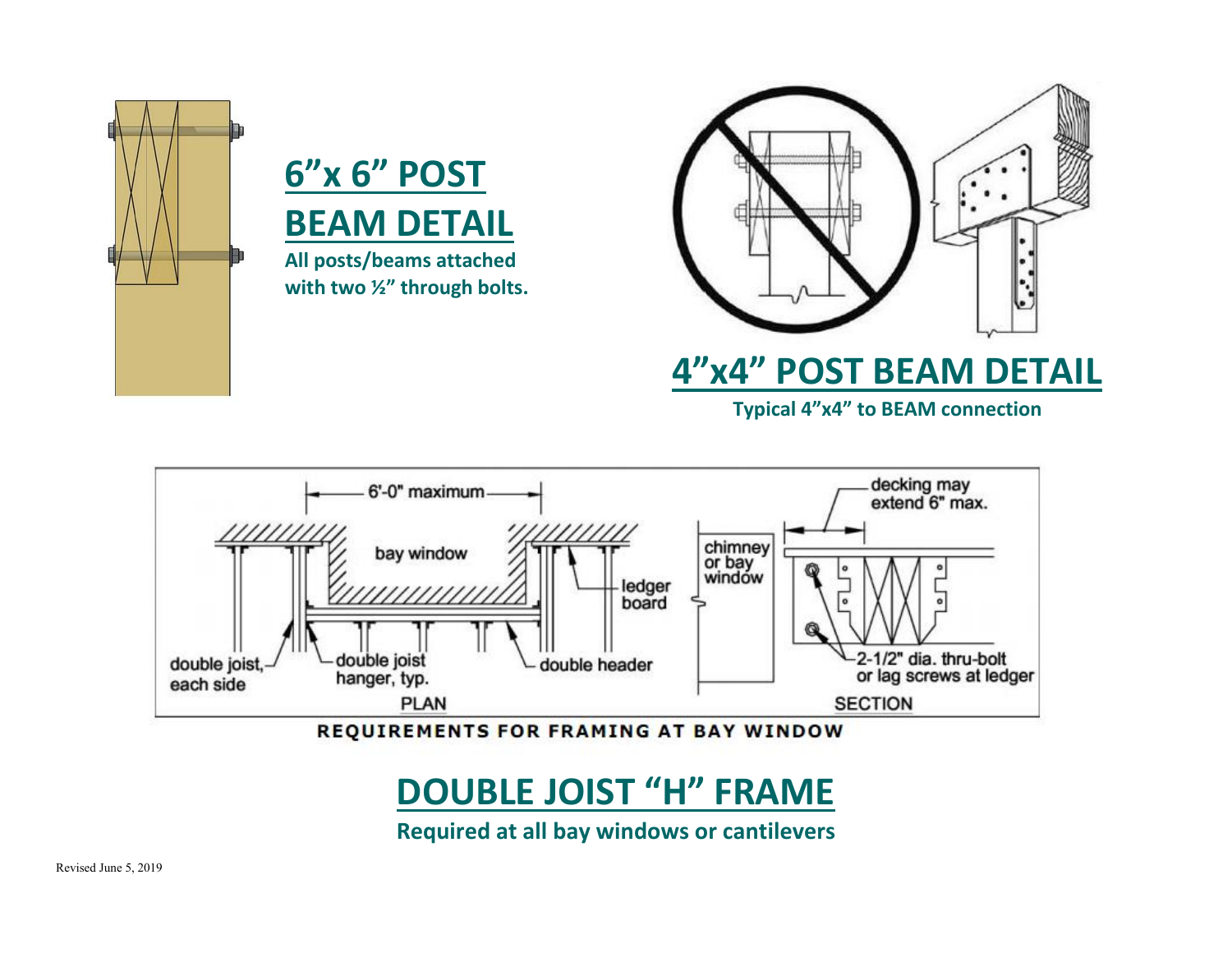### **CANTILEVER DESIGN WHEN PERPENDICULAR**

#### **AND LOAD CARRIED BY INTERIOR DOUBLE JOISTS (Minimum 2/3 in 1/3 out)**



#### **SPAN TABLE (Treated Yellow Pine)**

| <b>JOIST SPAN TABLE</b>   |            | <b>BEAM SPAN TABLE</b>   |             |
|---------------------------|------------|--------------------------|-------------|
| <b>Maximum Joist Span</b> |            | <b>Maximum Beam Span</b> |             |
| 2x6s @ 16"                | 9'0''      | $2 - 2x$ 6s              | 6' 11''     |
| 2x6s @ 24"                | $7'$ $7''$ | $2 - 2x8s$               | 8'9''       |
| 2x8s @ 16"                | 11' 10''   | $2 - 2x10s$              | $10'$ 4"    |
| 2x8s @ 24"                | 9'8''      | $2 - 2x12s$              | $12'$ $2''$ |
| 2x10s @ 16"               | 14'0''     |                          |             |
| 2x10s @ 24"               | 11'5''     |                          |             |
| 2x12s @ 16"               | 16' 6''    |                          |             |